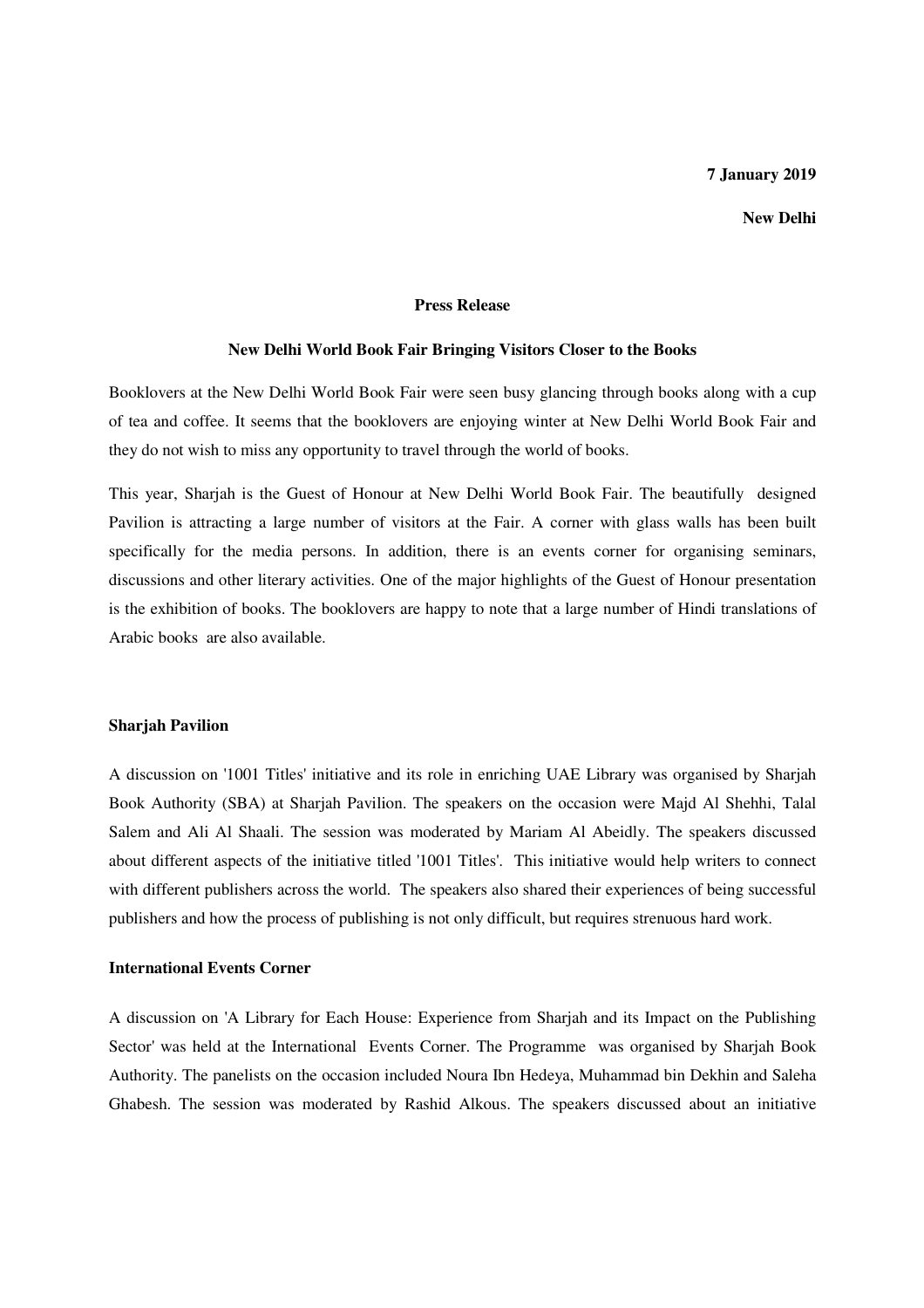namely, 'Knowledge Without Border'. It is a first of its kind initiative in the world though which 42,366 home libraries have been distributed successfully.

#### **New Delhi Rights Table**

New Delhi Rights Table is being organised at the book fair on 7 and 8 January 2019. The two-day event provides a platform to publishers, literary agents, translators, authors and editors from India and abroad for business opportunities. During the event, the publishers interact with each other, share their interests, negotiate and discuss about selling/buying copyrights. It is a unique platform that helps participants present their products and ideas to each other, and transfer rights of books available in English, Hindi, and other Indian and foreign languages. This year, more than 60 publishers from India and abroad including China, Egypt, France, Iran, Japan, Kenya, Singapore, Sri Lanka, UAE and USA.

# **Children's Pavilion**

At Children's Pavilion a workshop on career guidance for special children was organised by Ministry of Labour and Employment, Government of India. Dr. Jayender Kumar (Psychologist) and Mr Nasir were special guests on the occasion. The speakers were of the view that skills and education can go hand-inhand to make a good future for one self. They enlightened about the various opportunities that the Government of India is providing to children/persons with special needs to move forward in life. Over 150 children from Aga Khan Foundation and Prerna Niketan Sangh (NGOs) attended the event. The workshop was followed by a storytelling session by NBT in which Ms Jayanti Ozha, narrated stories about Ganga river, moral values, etc. to the children.

## **Theme Pavilion**

Artists of Pabitra Rabha and Group, Assam presented a play on 'Jokhola.' The play poignantly highlights the challenges faced by the persons with special needs.

A conversation with Shri Atul Satya Kaushik, a well-knowen figure from the world of theatre was held at Theme Pavilion. The programme was organised by National Book Trust, India in association with Aalami Urdu Trust. The session was moderated by Shri Abdul Rehman. During the programme, Shri Atul talked about his journey as a theatre artist. He said that he has respect for the people who enact in theatre as they